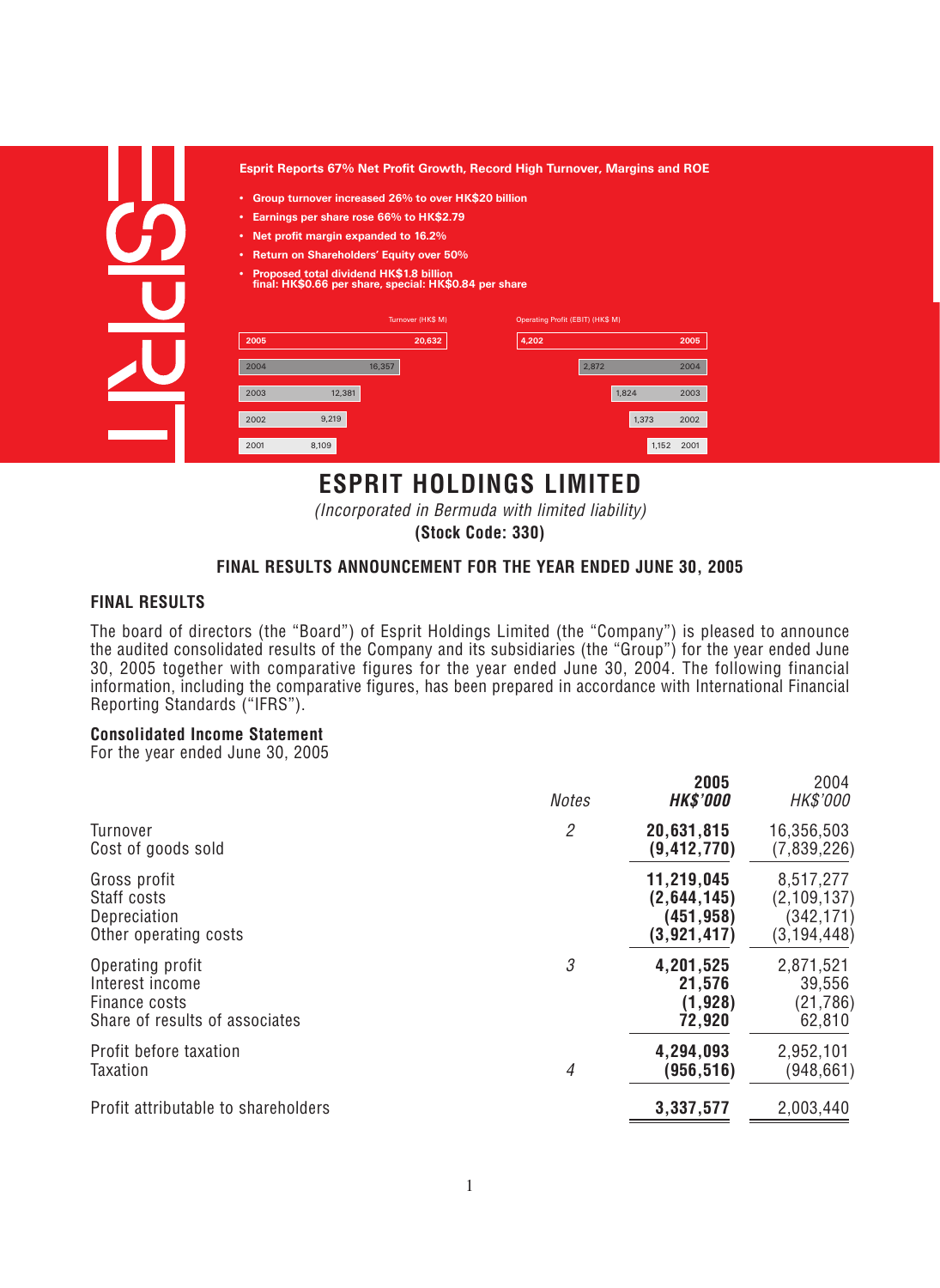| <b>Dividends</b>                                                                                                                                                                   | 5              | 2,338,743                                                             | 1,396,276                                                             |
|------------------------------------------------------------------------------------------------------------------------------------------------------------------------------------|----------------|-----------------------------------------------------------------------|-----------------------------------------------------------------------|
| Earnings per share<br>- Basic<br>- Diluted                                                                                                                                         | 6<br>6         | <b>HK\$2.79</b><br><b>HK\$2.73</b>                                    | HK\$1.68<br>HK\$1.66                                                  |
| Dividend per share                                                                                                                                                                 |                | <b>HK\$1.95</b>                                                       | HK\$1.17                                                              |
| <b>Consolidated Balance Sheet</b><br>As at June 30, 2005                                                                                                                           |                |                                                                       |                                                                       |
|                                                                                                                                                                                    | <b>Notes</b>   | 2005<br><b>HK\$'000</b>                                               | 2004<br>HK\$'000                                                      |
| <b>Non-current Assets</b><br>Intangible assets<br>Property, plant and equipment<br>Other investments<br>Investments in associates<br>Prepaid lease payments<br>Deferred tax assets |                | 2,009,028<br>2,052,993<br>7,846<br>181,781<br>184,419<br>204,982      | 2,020,416<br>1,474,286<br>7,846<br>154,984<br>20,943<br>104,340       |
|                                                                                                                                                                                    |                | 4,641,049                                                             | 3,782,815                                                             |
| <b>Current Assets</b><br>Inventories<br>Debtors, deposits and prepayments<br>Amounts due from associates<br>Short-term bank deposits<br>Bank balances and cash                     | $\overline{7}$ | 1,386,788<br>2,238,316<br>39,033<br>124,688<br>1,603,963<br>5,392,788 | 1,137,184<br>1,702,406<br>18,546<br>214,154<br>1,543,554<br>4,615,844 |
| <b>Current Liabilities</b><br>Creditors and accrued charges<br><b>Taxation</b><br>Obligations under finance leases<br>$-$ due within one year                                      | 8              | 2,162,682<br>501,714                                                  | 1,883,057<br>767,130<br>1,315                                         |
|                                                                                                                                                                                    |                | 2,664,396                                                             | 2,651,502                                                             |
| <b>Net Current Assets</b>                                                                                                                                                          |                | 2,728,392                                                             | 1,964,342                                                             |
| <b>Total Assets Less Current Liabilities</b>                                                                                                                                       |                | 7,369,441                                                             | 5,747,157                                                             |
| Financed by:<br><b>Share Capital</b><br><b>Reserves</b>                                                                                                                            |                | 119,943<br>6,919,209                                                  | 119,340<br>5,295,617                                                  |
| <b>Shareholders' Funds</b><br><b>Deferred Tax Liabilities</b>                                                                                                                      |                | 7,039,152<br>330,289                                                  | 5,414,957<br>332,200                                                  |
|                                                                                                                                                                                    |                | 7,369,441                                                             | 5,747,157                                                             |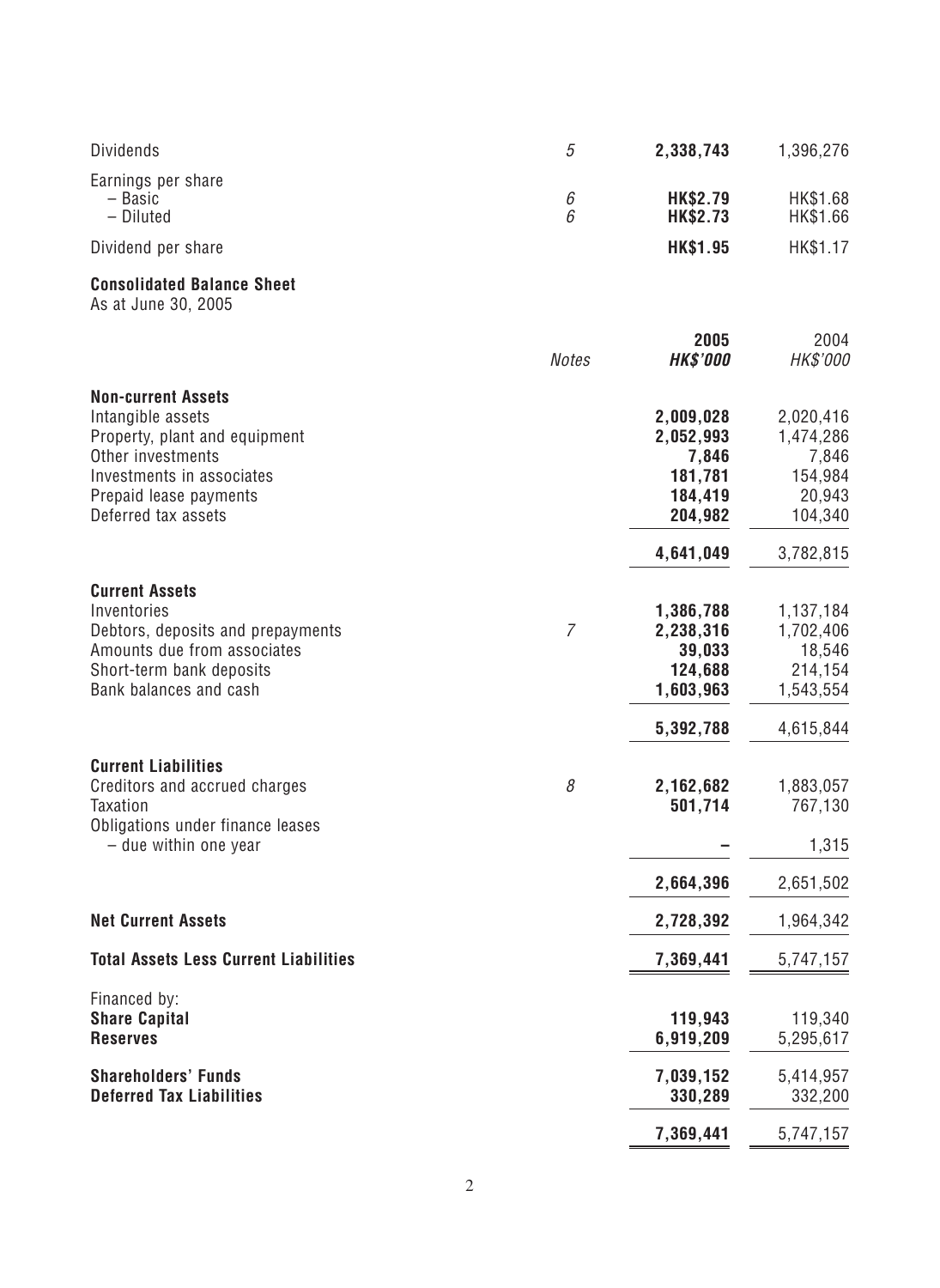### **NOTES TO THE FINANCIAL STATEMENTS**

#### **1. Basis of preparation**

*The consolidated financial statements have been prepared in accordance with IFRS issued by the International Accounting Standards Board, and have been prepared under the historical cost convention as modified by the revaluation of certain financial instruments to fair value.*

#### **2. Turnover and segment information**

*The Group is principally engaged in the wholesale and retail distribution, licensing of quality fashion and life-style products* under its own internationally-known **ESPRIT** brand name, together with Red Earth cosmetics, skin and body care products.

|                            | 2005<br><b>HK\$'000</b> | 2004<br>HK\$'000 |
|----------------------------|-------------------------|------------------|
| Turnover                   |                         |                  |
| Sales of goods             | 20,435,410              | 16,158,304       |
| Licensing and other income | 196,405                 | 198,199          |
|                            | 20,631,815              | 16,356,503       |

#### **Primary reporting format – business segments**

*The Group's businesses are managed according to the nature of their operations and the products and services they provide. Each of the Group's business segments represents a strategic business unit that offers products and services which are subject to risks and returns that are different from those of other business segments. Inter-segment transactions are entered into under the normal commercial terms and conditions that would also be available to unrelated third parties.*

|                                                                                              | <b>Wholesale</b>        | Retail                  | Licensing<br>and others | <b>Eliminations</b>     | Group                                  |
|----------------------------------------------------------------------------------------------|-------------------------|-------------------------|-------------------------|-------------------------|----------------------------------------|
|                                                                                              | 2005<br><b>HK\$'000</b> | 2005<br><b>HK\$'000</b> | 2005<br><b>HK\$'000</b> | 2005<br><b>HK\$'000</b> | 2005<br><b>HK\$'000</b>                |
| Turnover<br>Inter-segment sales                                                              | 11,888,810              | 8,546,600               | 196,405<br>513,078      | (513, 078)              | 20,631,815                             |
|                                                                                              | 11,888,810              | 8,546,600               | 709,483                 | (513, 078)              | 20,631,815                             |
| Segment results                                                                              | 2,957,733               | 818,752                 | 510,453                 | (105, 749)              | 4,181,189                              |
| Unallocated net income<br>Interest income<br>Finance costs<br>Share of results of associates |                         |                         |                         |                         | 20,336<br>21,576<br>(1, 928)<br>72,920 |
| Profit before taxation                                                                       |                         |                         |                         |                         | 4,294,093                              |
| Segment EBIT - ex-inter-segment<br>licensing expense/income (note)                           | 3,256,541               | 917,030                 | 113,367                 | (105, 749)              | 4,181,189                              |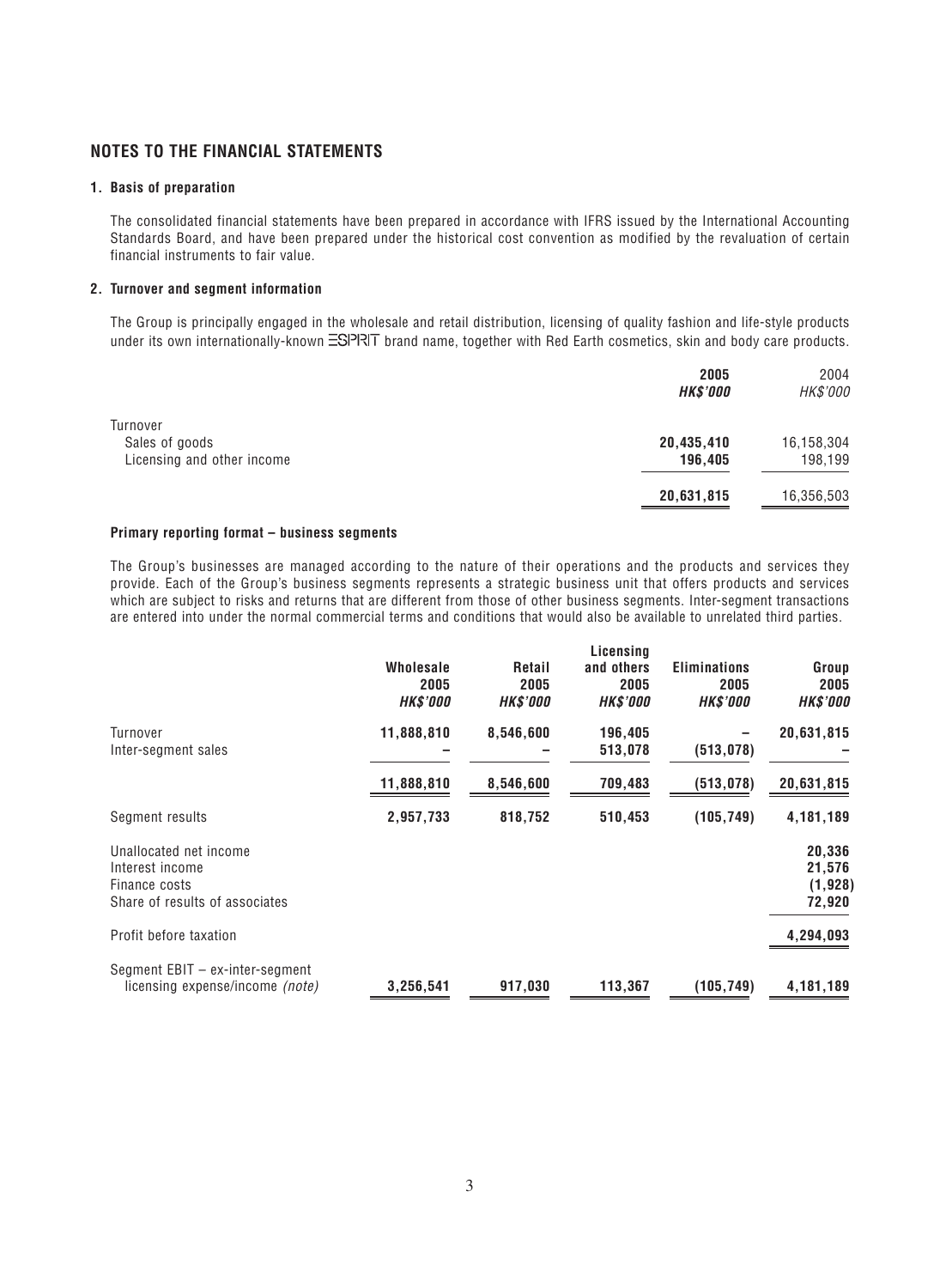|                                 |           |                 | Licensing  |                 |            |
|---------------------------------|-----------|-----------------|------------|-----------------|------------|
|                                 | Wholesale | Retail          | and others | Eliminations    | Group      |
|                                 | 2004      | 2004            | 2004       | 2004            | 2004       |
|                                 | HK\$'000  | <b>HK\$'000</b> | HK\$'000   | <b>HK\$'000</b> | HK\$'000   |
| Turnover                        | 9,613,486 | 6,544,818       | 198,199    |                 | 16,356,503 |
| Inter-segment sales             |           |                 | 373,073    | (373, 073)      |            |
|                                 | 9,613,486 | 6,544,818       | 571,272    | (373, 073)      | 16,356,503 |
| Segment results                 | 2,117,151 | 451,499         | 345,151    | (29, 335)       | 2,884,466  |
| Unallocated net expenses        |           |                 |            |                 | (12, 945)  |
| Interest income                 |           |                 |            |                 | 39,556     |
| Finance costs                   |           |                 |            |                 | (21,786)   |
| Share of results of associates  |           |                 |            |                 | 62,810     |
| Profit before taxation          |           |                 |            |                 | 2,952,101  |
| Segment EBIT - ex-inter-segment |           |                 |            |                 |            |
| licensing expense/income (note) | 2,332,526 | 512,246         | 69,029     | (29, 335)       | 2,884,466  |
|                                 |           |                 |            |                 |            |

*note:*

*Wholesale and retail segments pay intra-group licensing fees to the licensing segment. Should the wholesale and retail segments not be required to pay the intra-group licensing fees to the licensing segment, the segment EBIT ("earnings before interest and taxation, finance costs, share of results of associates and unallocated net income/expenses") of the wholesale and retail segments would have been HK\$3,256,541,000 (2004: HK\$2,332,526,000) and HK\$917,030,000 (2004: HK\$512,246,000) respectively, representing segment EBIT margin ("segment EBIT/segment turnover") of 27.4% (2004: 24.3%) and 10.7% (2004: 7.8%), respectively.*

#### **Secondary reporting format – geographical segments**

*In determining the Group's geographical segments, turnover is attributable to the segments based on the location of customers.*

|                 | <b>Turnover</b> |  |
|-----------------|-----------------|--|
| 2005            | 2004            |  |
| <b>HK\$'000</b> | HK\$'000        |  |
| 17,567,941      | 13,716,973      |  |
| 1,868,786       | 1,548,592       |  |
| 746,700         | 703,865         |  |
| 448,388         | 387,073         |  |
| 20,631,815      | 16,356,503      |  |
|                 |                 |  |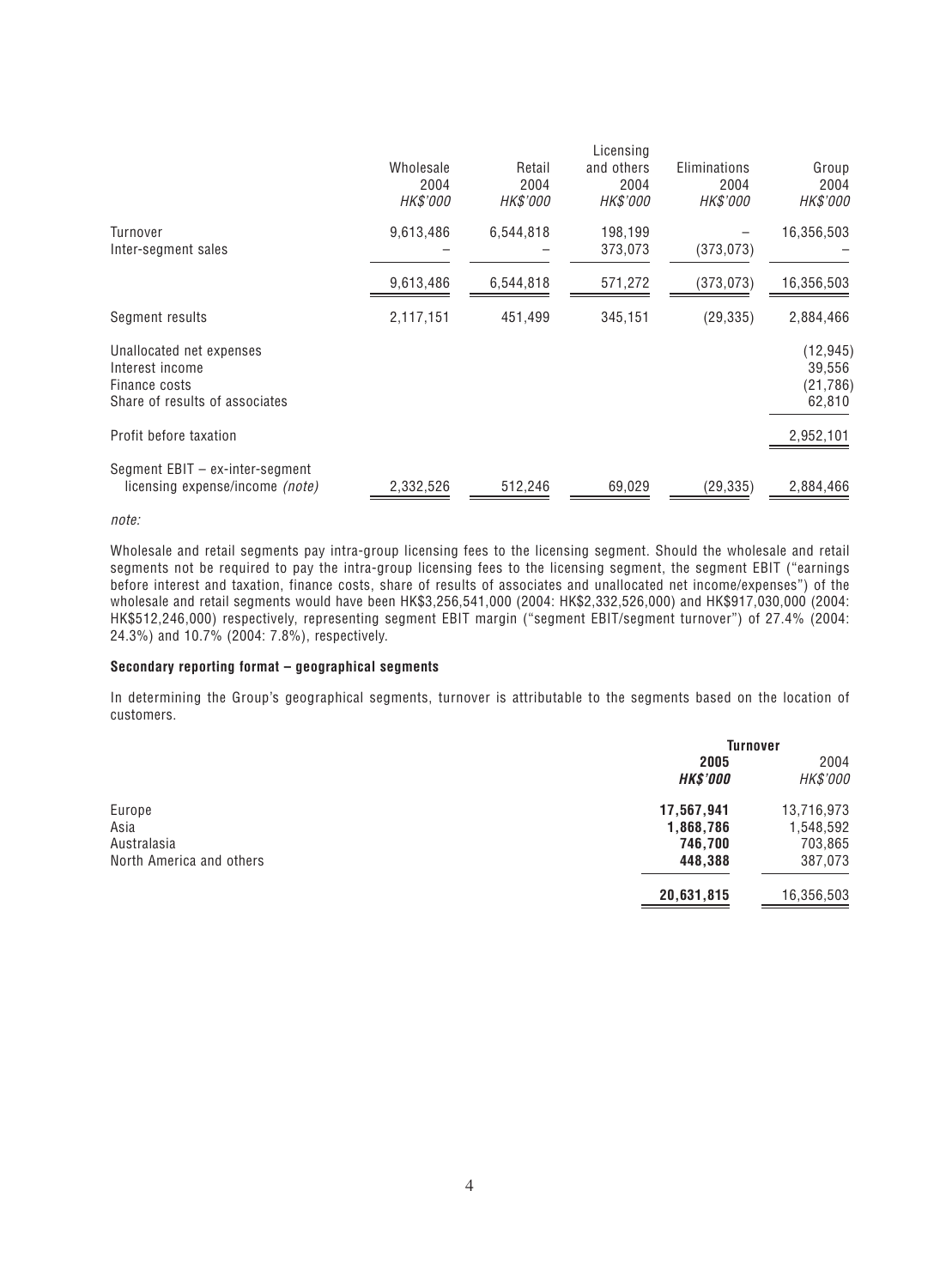#### **3. Operating profit**

|                                                                                                                                                                                                                                                                                                                                                                   | 2005<br><b>HK\$'000</b>                                                              | 2004<br>HK\$'000                                                                      |
|-------------------------------------------------------------------------------------------------------------------------------------------------------------------------------------------------------------------------------------------------------------------------------------------------------------------------------------------------------------------|--------------------------------------------------------------------------------------|---------------------------------------------------------------------------------------|
| Operating profit is arrived at after<br>crediting and charging the following:                                                                                                                                                                                                                                                                                     |                                                                                      |                                                                                       |
| Crediting:                                                                                                                                                                                                                                                                                                                                                        |                                                                                      |                                                                                       |
| Net exchange gains on foreign exchange forward contracts<br>Other net exchange gains                                                                                                                                                                                                                                                                              | 4,366<br>155,133                                                                     | 13,585<br>26,249                                                                      |
| Charging:                                                                                                                                                                                                                                                                                                                                                         |                                                                                      |                                                                                       |
| Auditors' remuneration<br>Depreciation<br>Impairment of property, plant and equipment<br>Loss on disposal of property, plant and equipment<br>Amortization of prepaid lease payments<br>Operating lease rental expenses<br>Provision for obsolete inventories and inventories write-offs<br>Provision for doubtful debts<br>Provision for retail store exit costs | 8,376<br>451,958<br>387<br>5,468<br>4,238<br>1,698,088<br>56,015<br>31,852<br>11,340 | 7,299<br>342,171<br>4,647<br>13,808<br>499<br>1,353,825<br>42,934<br>17,849<br>14,256 |
| 4. Taxation                                                                                                                                                                                                                                                                                                                                                       | 2005<br><b>HK\$'000</b>                                                              | 2004<br>HK\$'000                                                                      |
| Current tax:                                                                                                                                                                                                                                                                                                                                                      |                                                                                      |                                                                                       |
| Hong Kong profits tax<br>Overseas taxation<br>Overprovision in prior years                                                                                                                                                                                                                                                                                        | 4,050<br>1,061,443<br>(4,000)                                                        | 12,874<br>937,010                                                                     |
| Deferred tax credit:                                                                                                                                                                                                                                                                                                                                              | 1,061,493                                                                            | 949,884                                                                               |
| Current year                                                                                                                                                                                                                                                                                                                                                      | (104, 977)                                                                           | (1, 223)                                                                              |
| Taxation                                                                                                                                                                                                                                                                                                                                                          | 956,516                                                                              | 948,661                                                                               |

*Hong Kong profits tax is calculated at 17.5% (2004: 17.5%) on the estimated assessable profit for the year net of tax losses carried forward, if any.*

*Overseas (outside of Hong Kong) taxation has been calculated on the estimated assessable profit for the year at the rates of taxation prevailing in the countries in which the Group companies operate, net of tax losses carried forward, if any.*

### **5. Dividends**

|                                                                                                                             | 2005<br><b>HK\$'000</b> | 2004<br><b>HK\$'000</b> |
|-----------------------------------------------------------------------------------------------------------------------------|-------------------------|-------------------------|
| Paid interim dividend of HK\$0.45 (2004: HK\$0.19) per share                                                                | 539,530                 | 226,746                 |
| Proposed final dividend of HK\$0.66 and special dividend of HK\$0.84<br>(2004 final: HK\$0.48, special: HK\$0.50) per share | 1,799,213               | 1,169,530               |
|                                                                                                                             | 2,338,743               | 1,396,276               |

*The amount of 2005 proposed final and special dividends is based on 1,199,475,434 shares (2004: 1,193,398,434 shares as at August 31, 2004) in issue as at August 31, 2005.*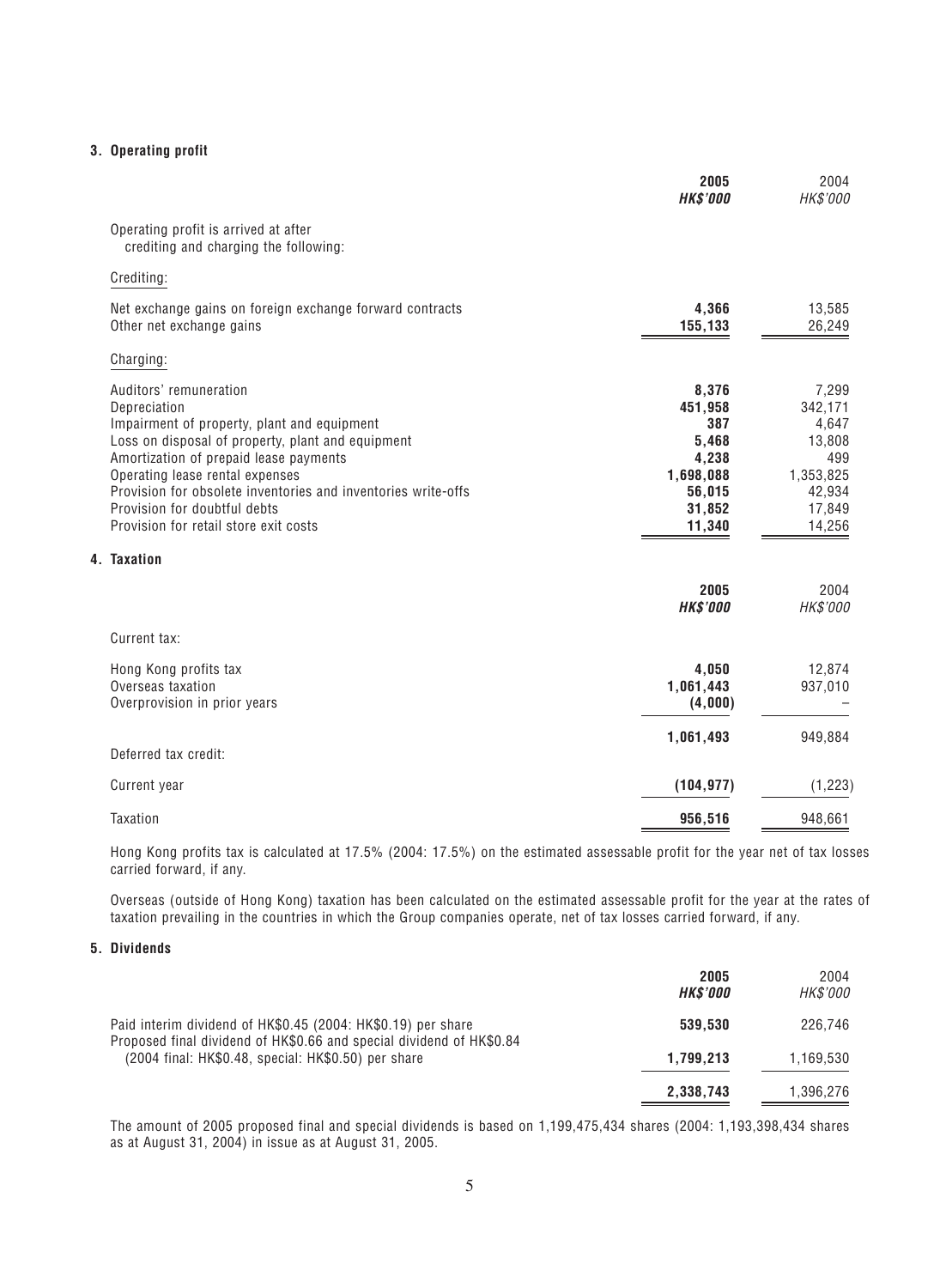#### **6. Earnings per share**

*The calculation of basic earnings per share is based on the profit attributable to shareholders of HK\$3,337,577,000 (2004: HK\$2,003,440,000) and the weighted average number of shares in issue during the year of 1,196,362,000 (2004: 1,191,747,000).*

*The calculation of diluted earnings per share is based on the profit attributable to shareholders of HK\$3,337,577,000 (2004: HK\$2,003,440,000), and the weighted average number of shares in issue during the year of 1,223,227,000 (2004: 1,205,946,000) after adjusting for the number of dilutive potential ordinary shares arising from the outstanding share options granted under the Company's share option scheme.*

#### **7. Debtors, deposits and prepayments**

*Debtors, deposits and prepayments included trade debtors. The ageing analysis of trade debtors is as follows:*

|              | 2005<br><b>HK\$'000</b> | 2004<br>HK\$'000 |
|--------------|-------------------------|------------------|
| $0-30$ days  | 1,341,249               | 1,094,794        |
| 31-60 days   | 69,204                  | 39,919           |
| $61-90$ days | 61,304                  | 14,981           |
| Over 90 days | 57,021                  | 46,802           |
|              | 1,528,778               | 1,196,496        |

*The Group's retail sales to customers are mainly on cash basis. The Group also grants credit period which is usually 30 days to certain wholesale and franchise customers.*

#### **8. Creditors and accrued charges**

*Creditors and accrued charges included trade creditors. The ageing analysis of trade creditors is as follows:*

|              | 2005<br><b>HK\$'000</b> | 2004<br>HK\$'000 |
|--------------|-------------------------|------------------|
| $0-30$ days  | 863,871                 | 659,417          |
| 31-60 days   | 25,265                  | 41,405           |
| 61-90 days   | 18,107                  | 13,676           |
| Over 90 days | 10,941                  | 30,515           |
|              | 918,184                 | 745,013          |

### **PROPOSED FINAL AND SPECIAL DIVIDENDS**

*The directors have proposed a final dividend of HK\$0.66 per share (2004: HK\$0.48) and a special dividend of HK\$0.84 per share (2004: HK\$0.50), payable on or about Friday, December 9, 2005 to the shareholders whose names appear on the registers of members of the Company at the close of business on Friday, December 2, 2005 ("Shareholders"). The payment of dividends shall be subject to the approval of the Shareholders at the annual general meeting of the Company to be held on Friday, December 2, 2005. The relevant dividend warrants will be dispatched to the Shareholders on or about Thursday, December 8, 2005.*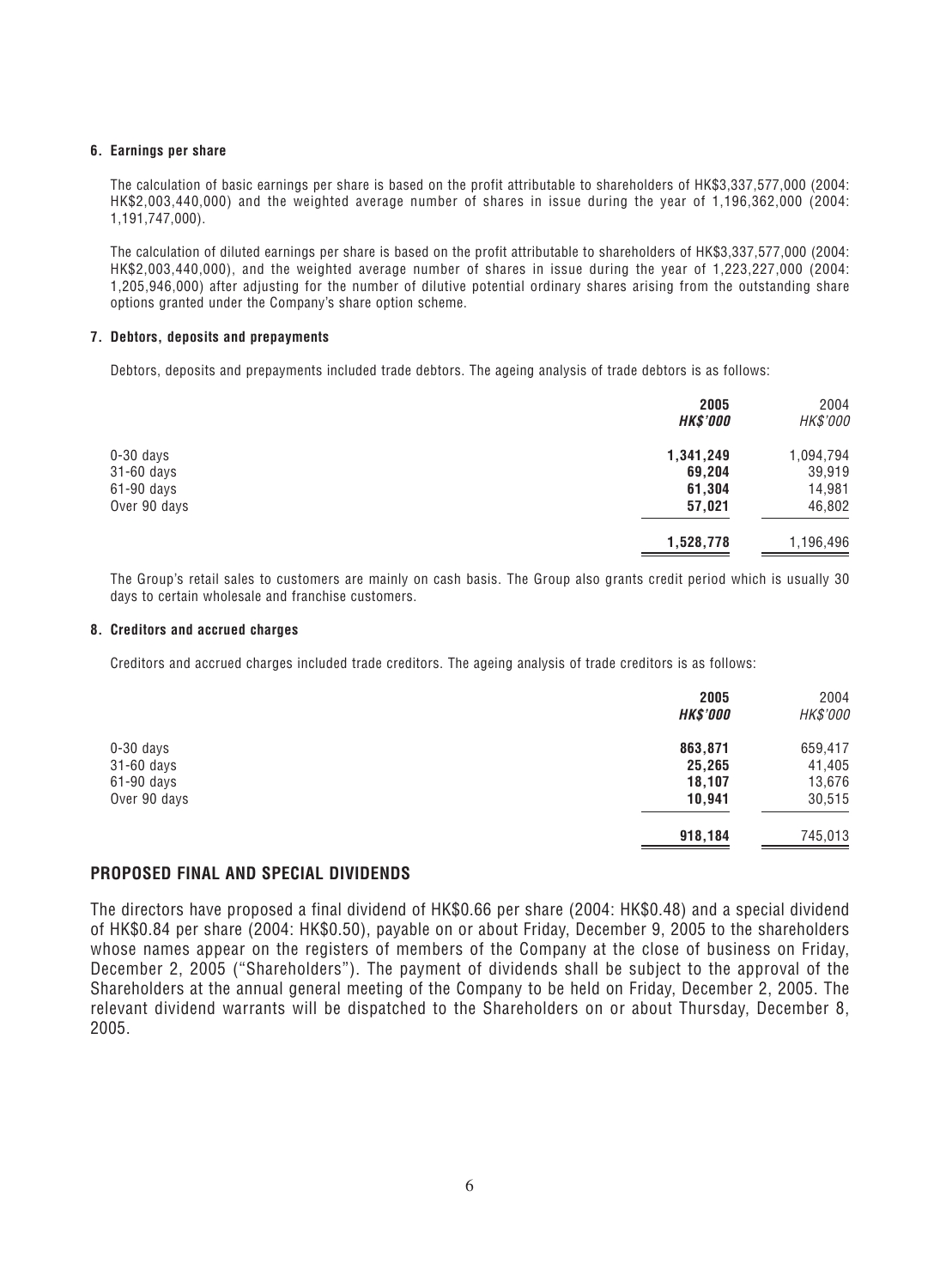# **CLOSURE OF REGISTERS OF MEMBERS**

*The registers of members of the Company will be closed from Wednesday, November 30, 2005 to Friday, December 2, 2005, both days inclusive, during which period no transfer of shares will be effected. In order to qualify for the final and special dividends mentioned above, all transfers accompanied by the relevant share certificates must be lodged with the Company's branch share registrar in Hong Kong, Secretaries Limited, at G/F., Bank of East Asia Harbour View Centre, 56 Gloucester Road, Wanchai, Hong Kong no later than 4:00 p.m. on Tuesday, November 29, 2005.*

### **MANAGEMENT DISCUSSION AND ANALYSIS**

*Financial Year 2004/2005 was another record-breaking year for the Group. The Group continued fostering business growth, while delivering solid results and setting new record turnover, earnings and margins. Group turnover grew 26.1% to over HK\$20.63 billion and net profit rose 66.6% to HK\$3.34 billion this financial year. Operating and net profit margins expanded 2.8% points and 4.0% points to 20.4% and 16.2% respectively, return on shareholders' equity reached 53.6%, which was a record high in the Group's history.*

### **Regions**

### *Breakdown of Turnover by Regions*

| <b>Turnover</b><br><b>Breakdown</b><br>$(HK$$ mn) | <b>Europe</b> | Asia    | <b>Australasia</b> | North,<br><b>America</b><br>& others |
|---------------------------------------------------|---------------|---------|--------------------|--------------------------------------|
| FY2004/2005                                       | 17,567.9      | 8.868.1 | 746.7              | 448.4                                |
| % growth from last year                           | 28.1%         | 20.7%   | 6.1%               | 15.8%                                |

*The Group continued to expand its global reach by penetrating into existing markets while entering new ones this financial year.*

*European turnover rose significantly by 28.1% to HK\$17.57 billion (FY2003/2004: HK\$13.72 billion) and contributed to 85.1% of total Group sales. Benefiting from our strong brand and our focus on providing quality products, positive developments were seen in all markets within the region. Fueled by productivity gains and selling space expansion, Germany and Benelux continued to achieve healthy growth of 20.9%1 and accounted for 48.3% and 16.3% of Group turnover respectively. France, Scandinavia and Austria also reported solid growth of 48.1%, 38.6% and 37.0% respectively. Following the acquisition of Bollag-Guggenheim & Co. AG (the previous country distributor for Switzerland and Italy which was acquired by the Group in December 2003), full year turnover for Switzerland and Italy has been consolidated into the Group's account thereby contributing to the growth during the financial year.*

*Operation in Asia continued to improve and recorded 20.7% year-on-year turnover growth to HK\$1.87 billion (FY2003/2004: HK\$1.55 billion). Better merchandise planning, more full-price selling and wholesale expansion initiatives improved the financial performance of the region. Regional growth was also fueled by strong demand in Malaysia, Singapore and China where higher turnover was achieved. The Australasian market grew at a steady pace following the introduction of a wider product mix and the commencement of wholesale business in this market.*

*<sup>1</sup> The sales figures in Germany have been adjusted to exclude sales to Bollag-Guggenheim & Co. AG, which was acquired by the Group in December 2003.*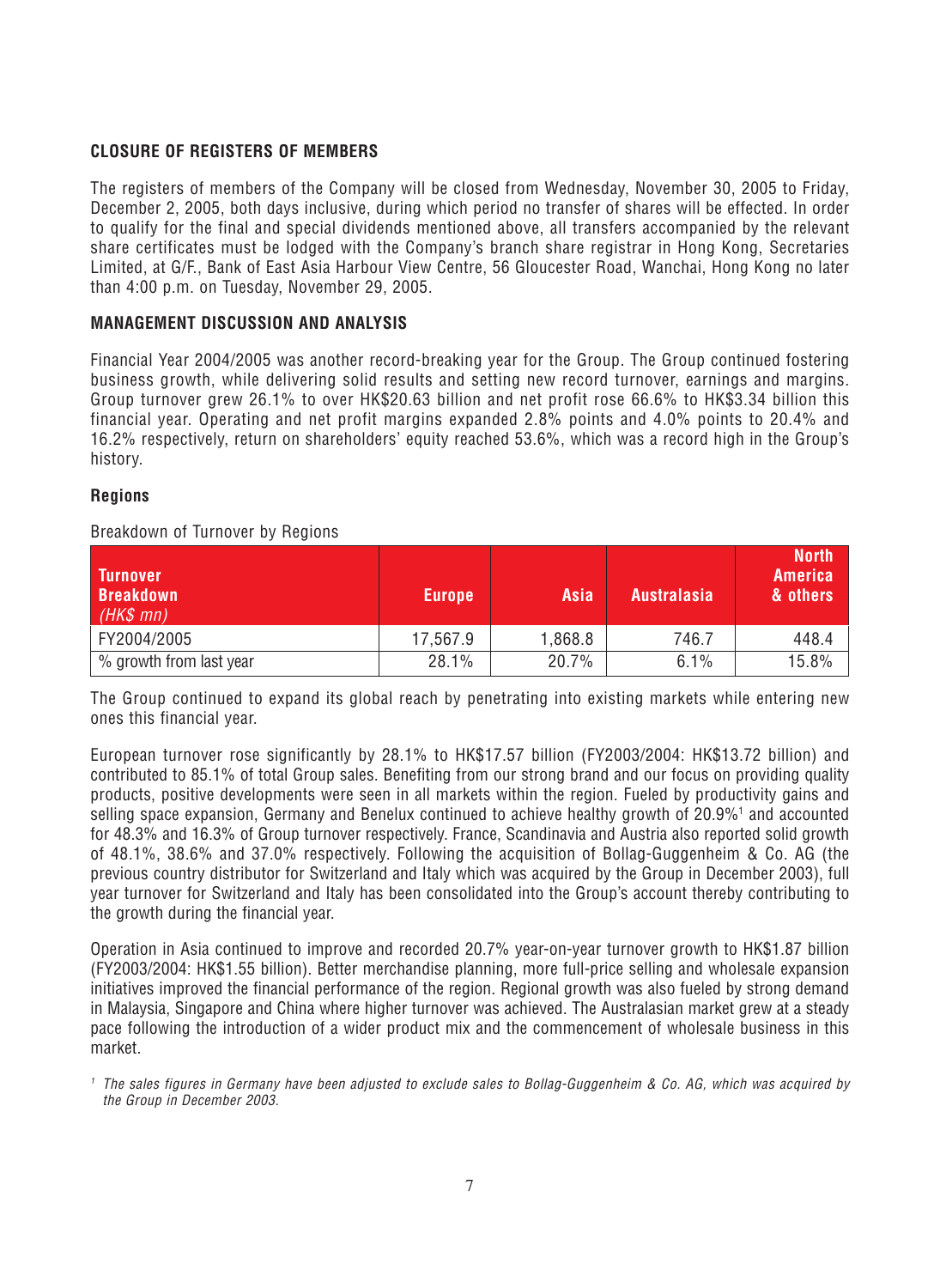*In North America, we focused on building retail islands in the East Coast to gain presence and optimize brand visibility and awareness. An e\*shop was launched this financial year to serve customers across the region. While we continued to work with higher-end department stores through wholesale arrangements, concentration was also placed on directly managed retail stores to re-establish the ESPRIT identity in the marketplace.*

# **Products**

*Breakdown of Turnover by Product Mix*

| <b>Turnover</b><br><b>Breakdown</b><br>$(HKS$ mn) | Women's<br>wear | Men's<br>wear | <b>Shoes and</b><br><b>Accessories</b> | Kids and<br>edc youth | <b>Others</b> |
|---------------------------------------------------|-----------------|---------------|----------------------------------------|-----------------------|---------------|
| FY2004/2005                                       | 12,994.2        | 2,830.7       | 2,025.5                                | 1.394.0               | 1.387.4       |
| % growth from last year                           | 31.1%           | 30.5%         | $19.0\%$                               | $16.6\%$              | 0.9%          |

*Turnover growth was seen across all key product divisions. Women's Casual accounted for 38.6% of total turnover and continued to be the largest product division with year-on-year turnover increase of 25.8% to HK\$7,958.2 million. Strong momentum was also evident in Women's Collection, Women's Sports and edc Women division, each recording turnover growth of 47.0%, 41.5% and 36.7% respectively.*

*The Group continued to define the character of each of its 12 product divisions during the financial year with inspiring designs, while maintaining affordable value. "Casual" is about simple and crisp design with a stylish touch; "edc" offers fun and fashionable design with a youthful image and "Collection" delivers sophisticated designs with refined and detailed finishing. In addition to introducing new product lines to different regions, the Group also worked on refining its product mix on both regional and store levels to better capitalize on the potential of each product division. edc men was launched in Europe and edc women and Collection were introduced in Australia during the first half of the financial year.*

*Capitalizing on the Group's strong brand name and presence in major international cities, the Group expanded its parameters in the upper market segment by trading consumers upward in quality and style. The Group also strengthened its introductory-priced product segment by passing on some of the benefits of sourcing gains from currency and quota savings to the end consumers in the form of better quality or lower pricing, thereby increasing store traffic and encouraging purchases.*

*The strong sales performance during the year was driven by the continued supply of right products to the right customers at the right place and time. Our unwavering focus on quality, style and value, complemented by our 12 product-divisions and 12-collections-a-year strategy, resulted in the creation of more marketdriven products in stores. This in effect helped the Group to not only minimize inventory levels but also generate healthier store traffic. The Group's strategy of not repeating "best sellers" increased newness in product offerings while simultaneously encouraging more full-price sell-through.*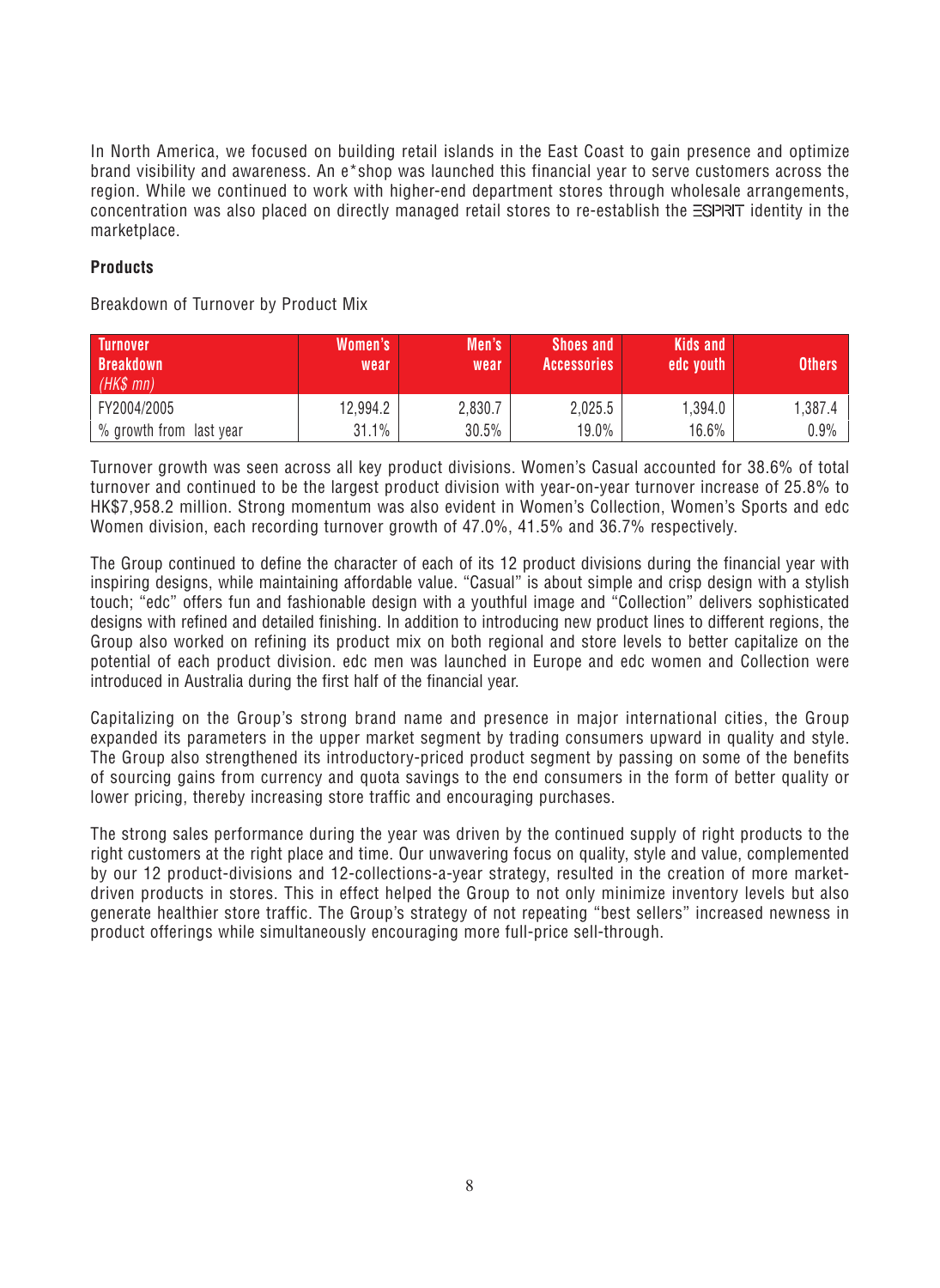# **Channels of Distribution**

|                      |             | <b>Retail-directly</b><br>managed store | <b>Wholesale-controlled</b><br>selling space |                         |  |
|----------------------|-------------|-----------------------------------------|----------------------------------------------|-------------------------|--|
|                      | <b>Over</b> | year-on-<br>year change                 | <b>Over</b>                                  | year-on-<br>year change |  |
| total point of sales | 630         | 74<br>$(+13.3\%)$                       | 9,700                                        | 1,781<br>$(+22.3%)$     |  |
| total sq. m.         | 193,000     | 23,332<br>$(+13.7%)$                    | 443,000                                      | 106,091<br>$(+31.5%)$   |  |

# **Wholesale**

*Breakdown of Wholesale Turnover*

| <b>Turnover</b><br><b>Breakdown</b><br>$(HK$$ mn) | Germany | <b>Benelux</b> | <b>France</b> | <b>Scandinavia</b> | <b>Rest of</b><br>the World |
|---------------------------------------------------|---------|----------------|---------------|--------------------|-----------------------------|
| FY2004/2005                                       | 5,691.8 | 2,286.9        | 1,193.5       | 859.6              | $1,857.0$                   |
| % growth from<br>last year                        | 15.8%1  | 18.0%          | 48.6%         | 41.5%              | $48.5\%$                    |

*The Group's wholesale business continued to record double-digit growth during the financial year. Turnover grew by 23.7% to HK\$11.89 billion (FY2003/2004: HK\$9.61 billion) driven partly by the addition of over 106,000m2 controlled selling space. Segment EBIT2 increased by 39.6% to HK\$3.26 billion (FY2003/2004:* HK\$2.33 billion) and segment EBIT margin<sup>2</sup> also expanded 3.1% points to 27.4% (FY2003/2004: 24.3%) *through higher operational leverage.*

*Europe delivered 24.3% turnover growth and remained to be the Group's core wholesale market, accounting for 94.0% of the Group's wholesale turnover. Germany continued to be the Group's biggest wholesale country and achieved 15.8%1 sales growth. The rest of Europe now accounts for 46.2% of the Group's wholesale turnover and grew 34.6% year-on-year. The Group's penetration into Europe through controlledspace wholesale formats yielded encouraging results during the financial year, as approximately 85,000m2 net selling space for partnership stores, shop-in-stores and identity corners was added (+33.1% YoY) in these markets. The Group expanded the geographic foothold of its wholesale concept this financial year by reaching into Spain, Italy and Switzerland with the opening of 58, 154 and 99 wholesale point of sales respectively.*

*Wholesale diversification outside of Europe continued as the Group recorded a 23.9% growth in Asia which accounted for 4.7% of total wholesale turnover. In addition to healthy wholesale sales growth in China and Thailand, this financial year marked the opening of the first Esprit showroom in Dubai. The Group also expanded its wholesale initiative to India by opening its first flagship store in Bangalore in the second half of the financial year. The Australasia region recorded 70.1% turnover growth driven by the introduction of edc and Collection products into the region and the conversion of concession retail to wholesale formats with Myers and David Jones in Australia.*

*Horizontal selling space expansion was recorded this financial year as wholesale customers converted their selling space from non-controlled format such as multi-label stores, to controlled format such as partnership stores and shop-in-stores. Controlled-selling space wholesale formats were built with defined Esprit ambience, exclusively offering Esprit products that enabled wholesale customers to enjoy higher brand visibility, leading to increased sales and productivity.*

*<sup>2</sup> Segment EBIT and EBIT margin excluding inter-segment licensing expense.*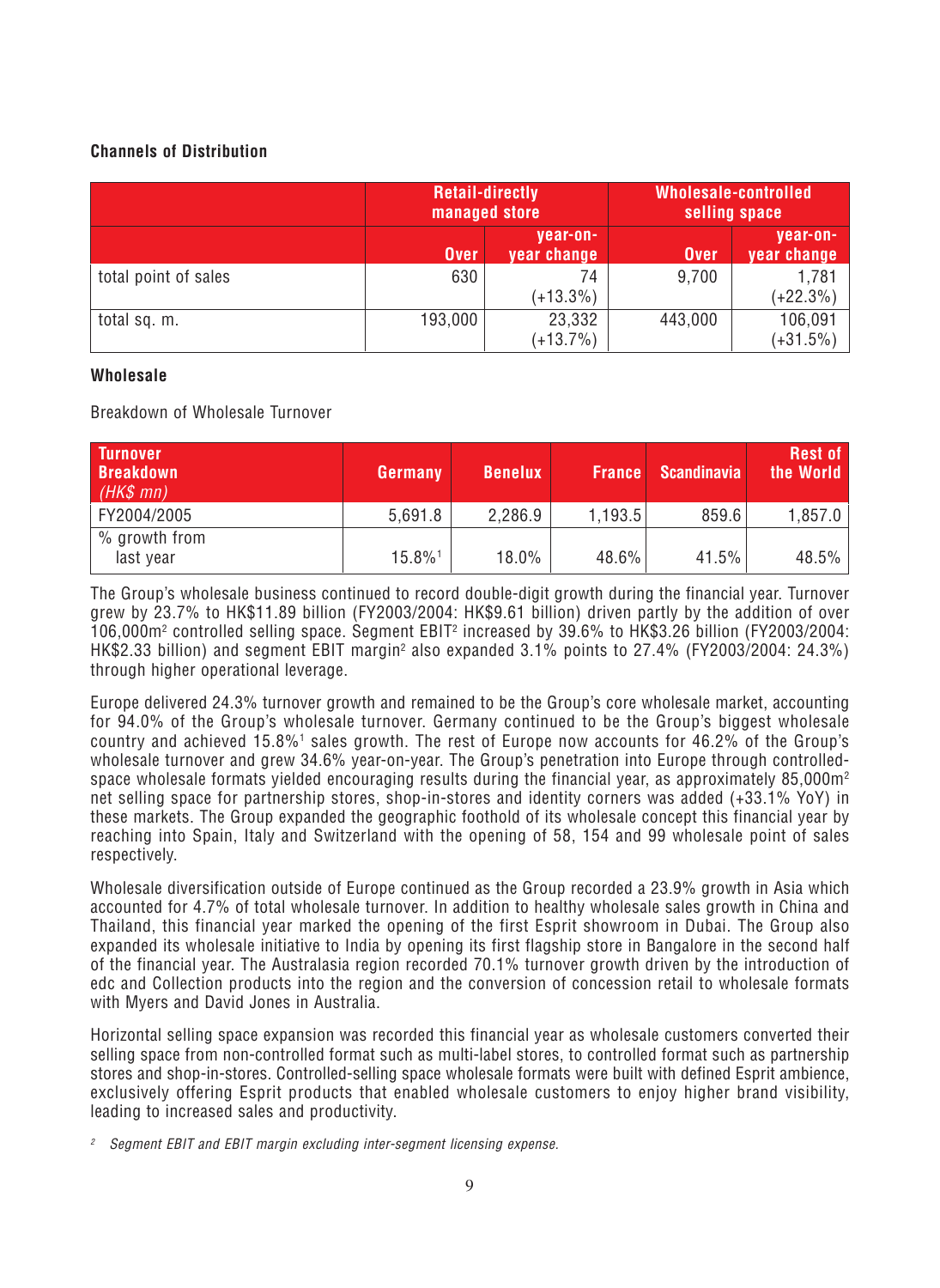*As at June 30, 2005, the number of controlled-space wholesale point-of-sales including partnership stores, shop-in-stores and identity corners increased by over 1,700 in total to over 760, 3,200 and 5,700 (FY2003/ 2004: 589, 2,803 and 4,578), totaling over 147,000m2 , 160,000m2 and 135,000m2 in selling space respectively and representing an aggregate of 31.5% growth from last financial year.*

# **Retail**

*Breakdown of Retail Turnover*

| <b>Turnover</b><br><b>Breakdown</b><br>$(HK$$ mn) | Germany | <b>Benelux</b> | <b>Australia</b> | <b>Hong Kong</b> | <b>Rest of</b><br>the World |
|---------------------------------------------------|---------|----------------|------------------|------------------|-----------------------------|
| FY2004/2005                                       | 4,252.3 | 1,073.6        | 624.6            | 593.8            | 2,002.3                     |
| % growth from<br>last year                        | 28.5%   | 27.4%          | 2.5%             | 19.8%            | 55.7%                       |

*Increased turnover, improved productivity and tightly controlled overheads resulted in profitability and margin improvements in retail operations during the year. Turnover rose 30.6% to HK\$8.55 billion (FY2003/ 2004: HK\$6.54 billion) and was driven by 8.5% comparable store sales growth and a 13.7% net increase in selling space. Retail segment EBIT2 increased 79.0% to HK\$917.0 million (FY2003/2004: HK\$512.2 million)* and retail segment EBIT margin<sup>2</sup> also grew by 2.9% points to 10.7% (FY2003/2004: 7.8%) respectively.

*The Group's focus on operational excellence delivered improved financial results. Right merchandising that met customers' needs coupled with continuous supply of high quality products generated higher store traffic during the financial year. By analyzing individual store performance, square-footage within the store was re-allocated for product divisions to maximize productivity.*

*Retail turnover in Europe rose 35.6% year-on-year and accounted for 74.5% of total Group retail turnover with healthy comparable store sales growth of 9.5%. Germany and Benelux continued to be the Group's core retail markets and turnover in these countries grew 28.5% and 27.4% respectively, contributing to 49.8% and 12.6% of the Group's retail turnover. On the back of enhanced productivity and an improved macroeconomic environment, the Asian operation recorded 21.3% of turnover growth and 17.6% comparable store sales growth, accounting for 13.8% of total retail turnover. North America and Australasia, which represented 3.8% and 7.9% of the Group's retail turnover, also achieved 49.8% and 2.3% turnover growth respectively.*

*The Group invested HK\$730.5 million in capital expenditure during the financial year to open approximately 100 new retail stores, which was another record in the Group's history. Total directly managed retail space* increased to over 193,000m<sup>2</sup> from 170,000m<sup>2</sup> at the end of the last financial year. The majority of the new *space added was located in Europe where profitability is relatively higher. As of June 30, 2005, the Group operated over 630 directly managed stores worldwide.*

*The Group's online e\*shop is also an important and successful part of its retail initiative, offering a full range of Esprit apparel products to customers in Germany, Belgium, Netherlands, Austria and the U.S. from the comfort of their own homes.*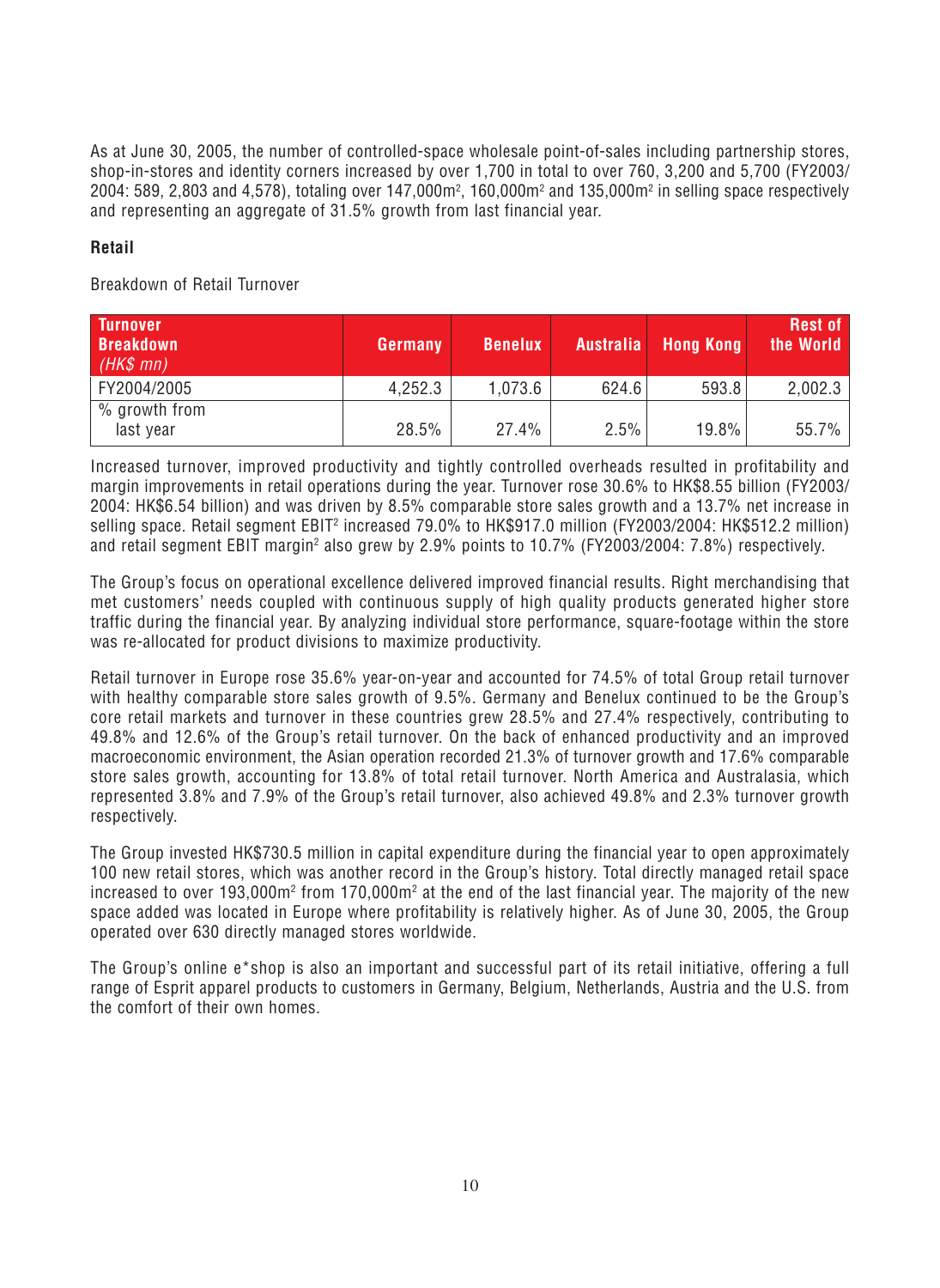# **Licensing**

*Licensing income from third parties increased to HK\$117.1 million (FY2003/2004: HK\$110.5 million). When last year's licensing income is adjusted to exclude Bollag-Guggenheim & Co. AG (the previous country distributor for Switzerland and Italy, which was acquired by the Group in December 2003 and was therefore no longer treated as a third party), third party licensing income grew by 18.7% year-on-year. The majority of the growth was from timewear, jewelry and eyewear. We have entered into 7 new licensing contracts and introduced 14 new product categories to the market during the fiscal year. As at June 30,* 2005, we were working with over 35 licensees and offering around 25 categories of  $\equiv$ SPRIT - licensed *products to consumers worldwide.*

*The Group has actively expanded the home products market during the financial year. Down, duvet and glassware were introduced in Europe and Asia and four shop-in-stores were opened by our Asian licensees* to offer Esprit Home products in China. The Group also launched the first Collection fragrance by *ESPRIT for both men and women in the second half of the fiscal year. Strong licensing partnerships were built in Australia, where bed linen, towels and footwear products were introduced.*

*The Group's licensing business helps to extend Esprit's lifestyle offerings to different product categories in different markets worldwide. We remained focused on the creation of licensed products and on the development of their respective controlled distribution channels to ensure they conform to our high standards. We will continue to internationalize our licensing business in the future and believe this business offers great growth potential.*

# **FINANCIAL REVIEW**

# **Margins**

*Gross margins reached 54.4%, up 2.3% points from a year ago which was mainly affected by three factors: quota and freight cost savings, the strength of the Euro and higher retail weighting in the Group's turnover mix.*

*Earnings before interest, taxation, depreciation and amortization (EBITDA) margin came in at 22.6%, up 3.0% points from a year ago helped by productivity enhancement and stringent cost control measures. Total operating expenses as a percentage of sales decreased marginally to 34.0% from 34.5% a year ago. Staff costs, the largest operating cost component, remained relatively flat compared to a year ago despite the addition of staff members. Operating profit (EBIT) margin increased 2.8% points to 20.4%.*

*Depreciation expenses were HK\$452.0 million, 32.1% higher than last year. The higher depreciation was due mainly to the retail stores expansion and the associated capital expenditure.*

### **Net profit**

*Net profits were up 66.6%, growing from HK\$2.00 billion to HK\$3.34 billion and net profit margins increased 4.0% points to 16.2%. The Group's effective tax rate was 22.3%, 9.8% points lower than the 32.1% for FY2003/2004. Effective international tax planning and reduction in the number of loss making markets continued to harmonize our overall tax efficiency globally, which in turn led to a more efficient group effective tax rate.*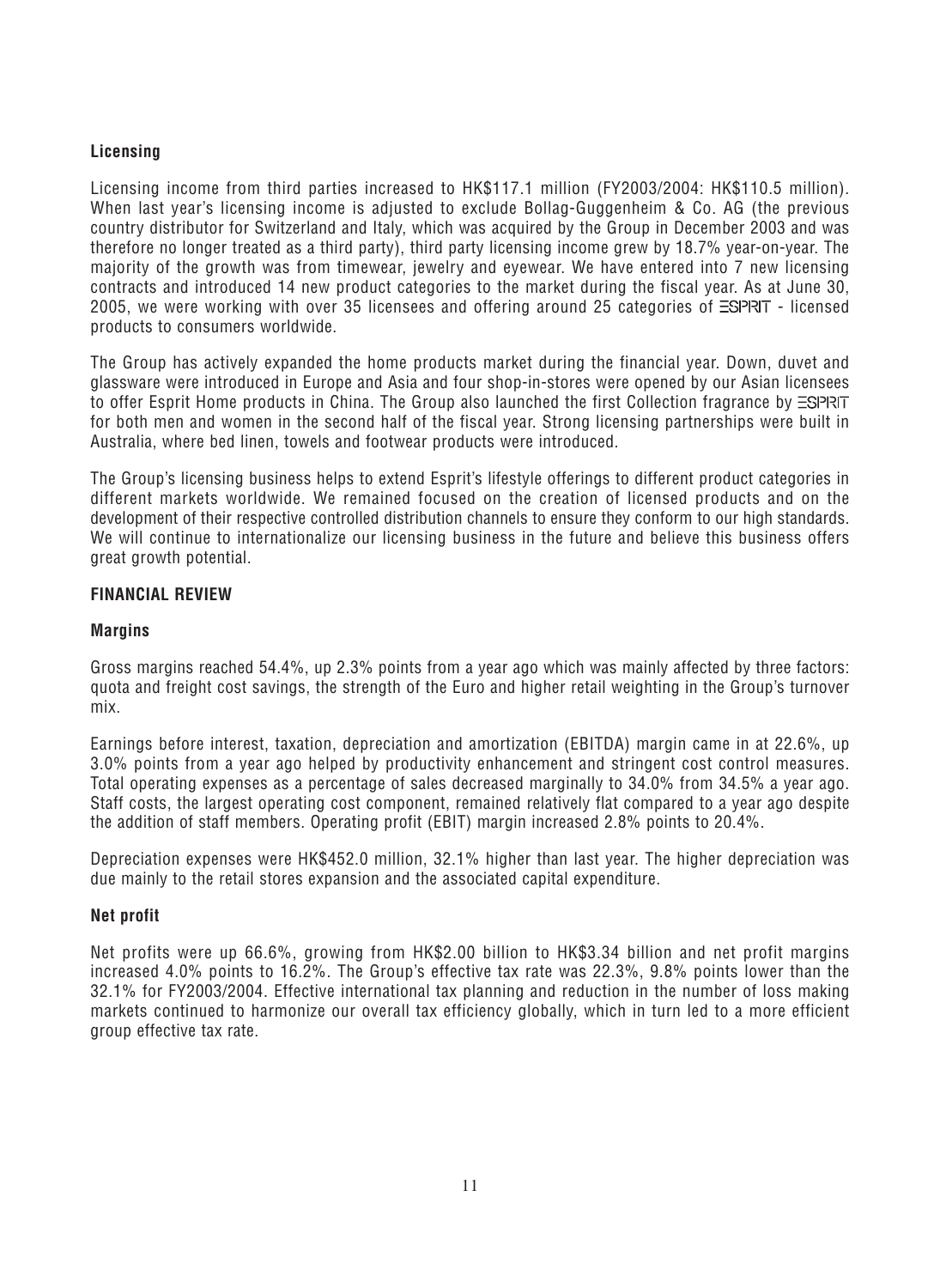# **Liquidity and financial resources**

*Net cash inflow from operating activities for the financial year increased by 37.1% to HK\$2.72 billion. During the financial year, the Group spent HK\$961.8 million on capital expenditure for new store openings, store upgrading and IT projects, utilized HK\$274.5 million on land and building acquisitions in Asia, and another HK\$1,712.6 million on dividend payments in December 2004 and April 2005. The Group's financial position remained very strong with its net cash balance (cash and cash equivalent net of bank borrowings) similar to that of last year at HK\$1.73 billion (FY2003/2004: HK\$1.76 billion).*

*As at June 30, 2005, the Group has no long-term bank borrowings and did not pledge any assets as security for overdraft and/ or short-term revolving facility. Our debt to equity ratio, expressed as a percentage of interest bearing external borrowings over shareholders' funds of HK\$7.04 billion, was 0%. The current ratio (current assets divided by current liabilities) improved to 2.0 (FY2003/2004: 1.7).*

# **PROSPECTS**

*The Group's strong financial performance this financial year gives us confidence that FY2005/2006 will be another year with positive top and bottom line performance.*

*At Esprit, offering the right products that satisfy market needs is one of the keys to nurturing the brand's success and sustaining its growth. The 12 collections product offerings currently available are designed to meet the needs of different target customer groups. We will continue to strengthen our product offerings in the new financial year by focusing on the areas of newness, quality and style. We will also enhance the communication of our brand's character to consumers with the aim to long-term brand building. Better visual merchandising, window display, image and marketing plans will be introduced to complement the product offerings, thereby reinforcing the Group's position in the marketplace.*

*The Group will continue to penetrate into existing markets and expand newer ones through wholesale in the new financial year. In Europe, our wholesale order booking for the six months ending December 2005 shows high teens year-on-year growth. Partnership stores will be used to gain penetration in core markets such as Germany, Benelux and France where the Esprit brand already has substantial brand presence. Shop-in-stores and identity corners concept with department stores and multi-label retailers will be used to enter new markets in order to minimize capital expenditure requirements. U.K., Italy and Spain will be the newer European markets of focus for FY2005/2006. Asia wholesale initiatives for the fiscal year include entering the India market as well as expanding our distribution channels to duty free stores in Thailand, the Philippines and Vietnam. Over 200 partnership stores, 500 shop-in-stores and 700 identity corners are also planned for FY2005/2006. We are confident that the wholesale momentum will continue this year.*

*Retail expansion in major cosmopolitan cities heightens the impact of the Group's brand power by showcasing the breadth and depth of the Group's complete product offerings in our own stores, which are all built with the Esprit spirit and character. Approximately HK\$900 million has been budgeted for the opening of over 110 directly managed stores and the renovation of existing stores worldwide in FY2005/2006. Over 40 stores in Europe, 50 in Asia, 10 in North America and 10 in Australasia are expected to be opened, adding* over 25,000m², 4,000m², 6,000m², 3,000m² of retail space respectively and increasing the total selling area *of directly managed stores by approximately 17%. Selling space expansion together with comparable store sales growth through productivity improvements should continue to fuel retail turnover growth in the new financial year.*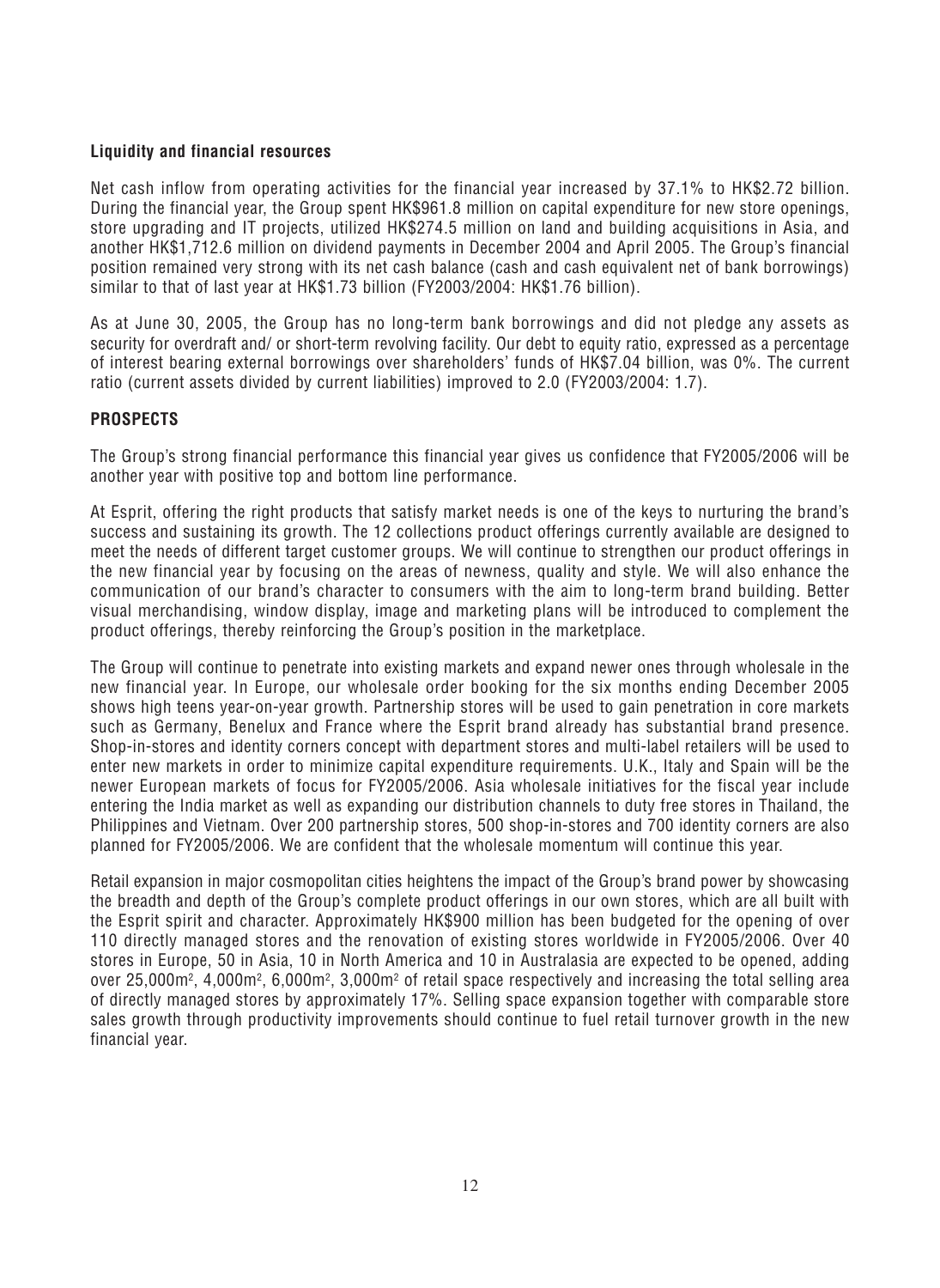*The elimination of quotas that commenced in January 2005 resulted in anti-surge measures against Chinese textiles imported into Europe and the U.S., thereby affecting sourcing structure. Euro movements and the potential further revaluation of the Renminbi will have an impact on sourcing costs. However, the Group is confident that further volume leverage will help offset the above potential negative impact. A solid sourcing infrastructure and a flexible global sourcing base allow buying to be done economically in other competitive as well as non-quota bounded countries thus minimizing the potential impact on sourcing costs. The Group will continue to monitor market dynamics, exploit alternative sourcing opportunities in low-cost countries and make adjustments to the mix of our sourcing base when necessary with the aim of upholding the price-value correlation of our products and remaining competitive in the marketplace.*

*With an expanding wholesale and retail distribution network, improving retail productivity and profitability, together with stringent cost control measures and the advantage of additional volume leverage from the Group's wholesale business, the Group is confident that the new financial year will produce another set of satisfactory results.*

# **HUMAN RESOURCES**

*The Group employs both full-time and part-time employees and has over 8,000 positions worldwide after converting the part-time positions into full-time positions based on working hours. The most significant personnel increase was in the sales-related department.*

# **PURCHASE, SALE OR REDEMPTION OF SECURITIES**

*Neither the Company nor any of its subsidiaries have purchased, sold or redeemed any of the Company's shares during the financial year.*

# **AUDIT COMMITTEE**

*In compliance with the Rules Governing the Listing of Securities on the Stock Exchange of Hong Kong Limited (the "Listing Rules"), the Company has an audit committee comprising of four non-executive directors of the Company, three of whom are independent non-executive directors. The audit committee has reviewed the accounting principles and practices adopted by the Group and has also discussed auditing, internal controls and financial reporting matters including the review of the audited consolidated financial statements for the year ended June 30, 2005 of the Group.*

# **CORPORATE GOVERNANCE**

*The Company has adopted the Model Code for Securities Transactions by Directors of Listed Issuers (the "Model Code"). The Company has made specific enquiries of all the directors and each of the directors has confirmed that, for the year ended June 30, 2005, they have complied with the required standard set out in the Model Code.*

*None of the directors of the Company is aware of any information that would reasonably indicate that the Company is not, or was not for any part of the year ended June 30, 2005, in compliance with the Code of Best Practice as set out in Appendix 14 to the Listing Rules which was in force prior to January 1, 2005 and remains applicable for the financial period commencing before January 1, 2005.*

*The Board has appointed four board committees including audit committee, nomination committee, remuneration committee and general committee to oversee particular aspects of the Company's affairs. Independent non-executive directors play a vital role in these committees to ensure that independent and objective views are expressed.*